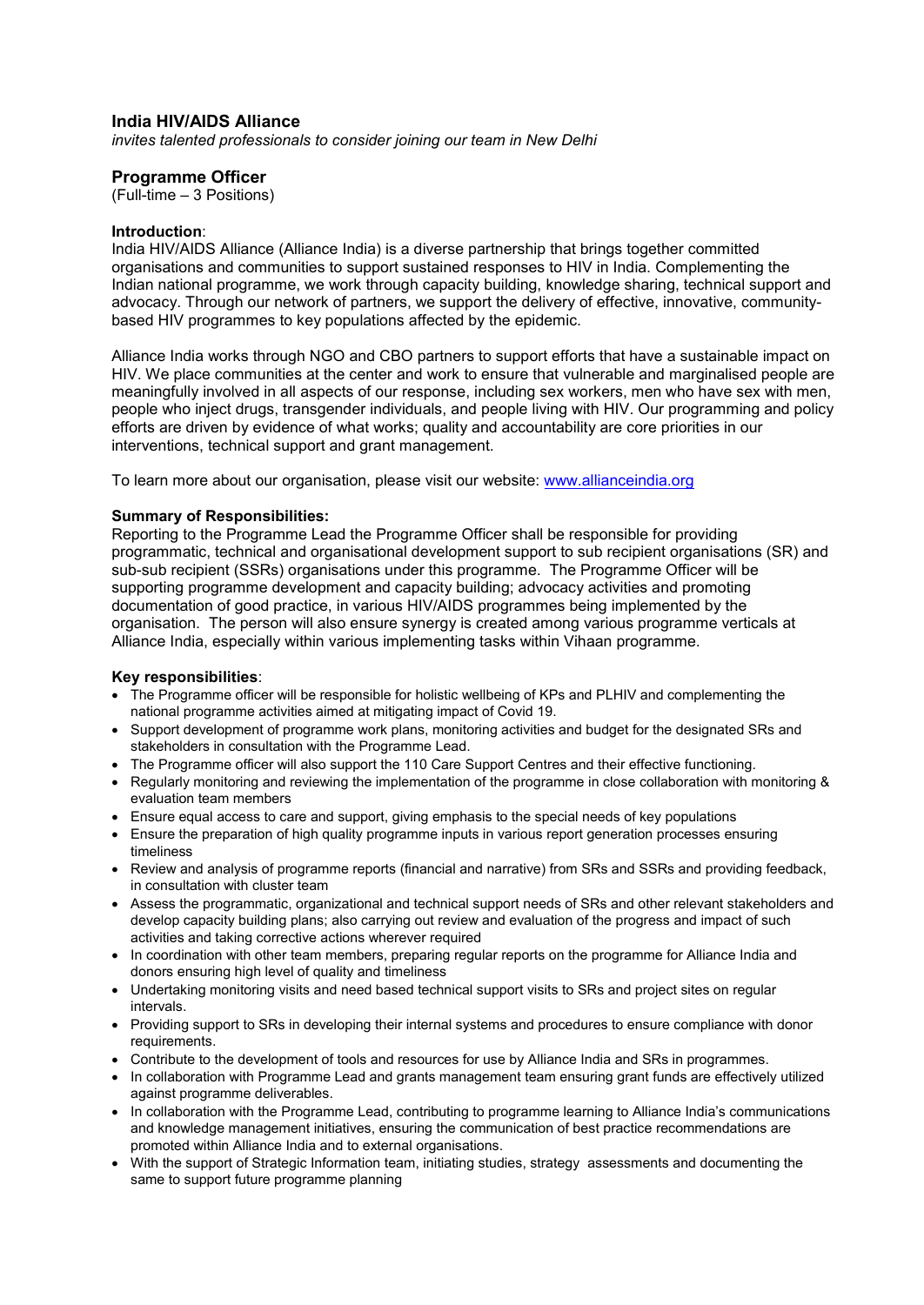- Supporting the senior management team members to establish, maintain and strengthen effective relationships between Alliance India and external institutions involved in HIV/AIDS programmes, in particularly those institutions working in prevention and care & support, including key government agencies, donor agencies, NGO/civil society partners and research institutions.
- Participating, as requested by the Programme Lead, in relevant external committees, partnerships and consortia, which involve Alliance India as members.
- Complement the activities of the other team members and provide support wherever required.
- Supporting Business Development team in developing proposals, programme plans as and when required
- Strictly follow the organisational work plan and individual activity plan and proactively contribute to the achievement of the strategic directions of the organisation; ensuring adherence to quality and timeliness of the deliverables.

# **QUALIFICATIONS, EXPERIENCE AND COMPETENCIES:**

### **Qualifications/Education:**

Masters' degree in social sciences, health or development field (or equivalent)

## **Experience:**

- At least 4 to 6 years of progressively responsible project management experience in health, development sector.
- 2 to 3 years of specific experience in HIV/AIDS Sector especially in the implementation of care & support/prevention programme will be an added advantage.
- Demonstrated knowledge and understanding of project management.
- Experience of providing technical support to, and capacity building of organisations, especially those working at the community or grassroots level.

### **Personal qualities/skills:**

- **Demonstrated knowledge and understanding of project management at the State/National level.**
- Experience of providing technical support to, and capacity building of organisations, especially those working at the community or grassroots level.
- Experience of collaborating with community organisations and groups to deliver excellent HIV and health interventions.
- Commitment to LGBT rights and inclusion and rights-based responses to HIV and generally to the key populations affected by the epidemic.
- **Proven experience of developing and maintaining strong and effective relations with donors,** government functionaries, media, and other stakeholders.
- **Proven experience in proposal development process.**
- Excellent analytical, writing and verbal communication skills.
- Strong commitment to team-working, collaboration, consensus building and negotiation
- Excellent analytical, presentation, writing and verbal communication skills.
- Ability and willingness to undertake travel approximate 40% to 50% of time primarily within India where the programme is being implemented.
- Strong commitment to HIV/AIDS and sexual and reproductive health and rights.
- **Fluent in English and Hindi.**

## **Desirable qualities/experience/skills:**

- MBBS/BDS/ PhD in Social Sciences as qualification will be an added advantage
- Understanding on Covid 19, its impact and experience working in Covid 19 related programmes
- Good understanding of development issues and the HIV epidemic(s) in India.
- Understanding about GFATM reporting procedures and knowledge of donor's strategies and policies
- Knowledge of other Indian regional language(s).

*The position requires a strong commitment to HIV/AIDS and sexual and reproductive health and NGO activities in India, and a strong interest in and understanding the relevant issues.*

*Alliance India is an equal opportunity employer. Applications are welcomed and encouraged from people most affected and living with HIV.* 

*As a matter of policy, Alliance India operates rigorous recruitment and selection procedures and checks.*